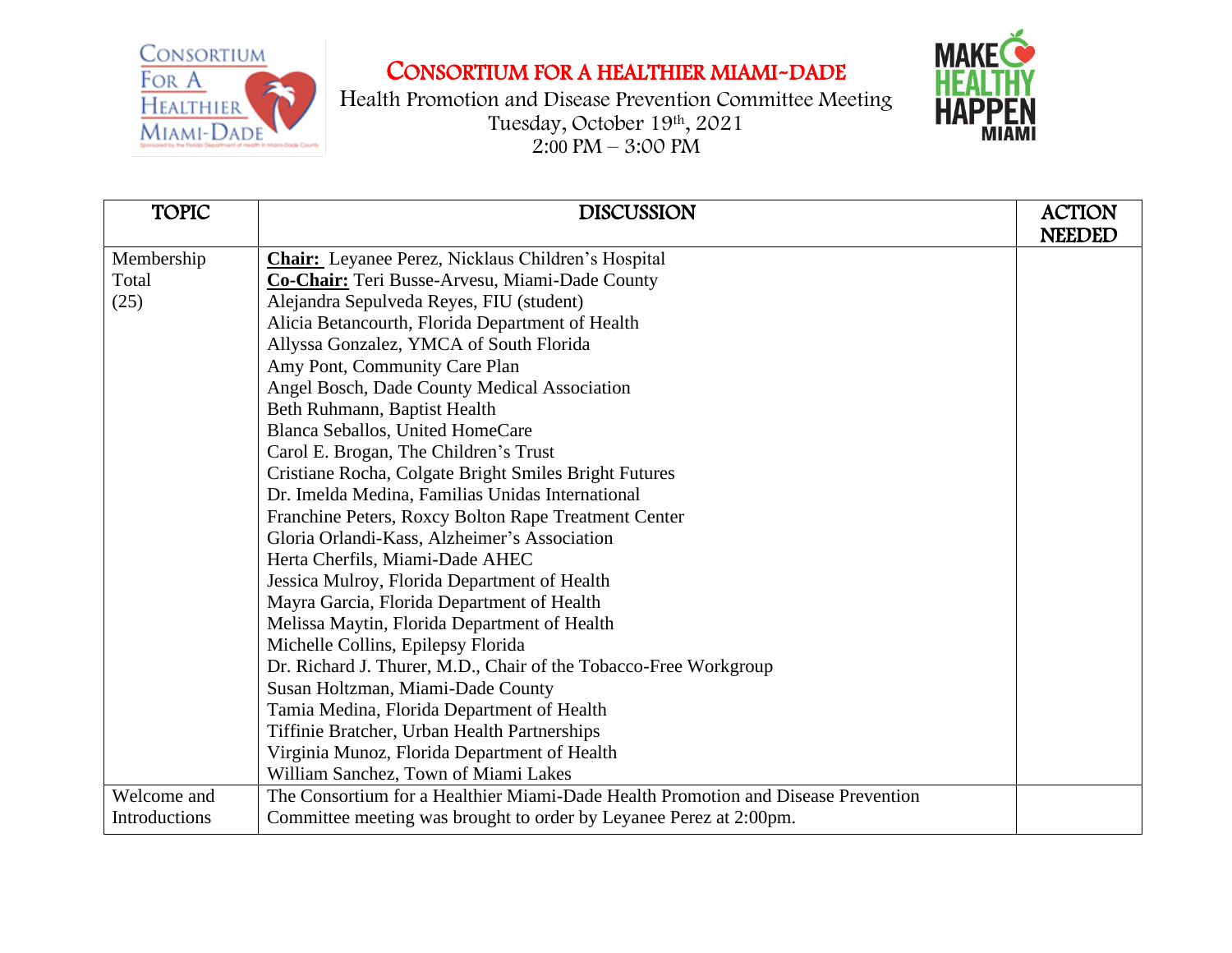



| Approval of<br><b>Minutes</b>    | There was a motion to approve the September 2021 Health Promotion and Disease Prevention<br>minutes by Teri Arvesu; the motion was seconded by Beth Ruhmann.                                                                                                                                                                                                                                                                                                                                                                                                                                                                                                                                                                                                                                                                                                                                                                                                                                                                                                                                                                                                                                                                                                                                                                                                                                                                                                                   |  |
|----------------------------------|--------------------------------------------------------------------------------------------------------------------------------------------------------------------------------------------------------------------------------------------------------------------------------------------------------------------------------------------------------------------------------------------------------------------------------------------------------------------------------------------------------------------------------------------------------------------------------------------------------------------------------------------------------------------------------------------------------------------------------------------------------------------------------------------------------------------------------------------------------------------------------------------------------------------------------------------------------------------------------------------------------------------------------------------------------------------------------------------------------------------------------------------------------------------------------------------------------------------------------------------------------------------------------------------------------------------------------------------------------------------------------------------------------------------------------------------------------------------------------|--|
| <b>Executive Board</b><br>Update | The Executive Board had a presentation by Dr. Anthony Lao on the topic of COVID-19<br>vaccines in Miami-Dade County.<br>As of the last week of September, the county had over 661,000 cases of COVID19<br>$\circ$<br>and is currently at 3.7%.<br>91% of residents have been vaccinated with at least one dose and 79% of residents<br>fully vaccinated.<br>The Executive board also had a discussion on health equity.<br>The Consortium Annual Event took place on October $1st$ , 2021 in partnership with<br>$\circ$<br>the Worksite Wellness Awards.<br>This year, the committee recognized Lacy Boyles with the American Heart<br>$\circ$<br>Association as the outstanding member.                                                                                                                                                                                                                                                                                                                                                                                                                                                                                                                                                                                                                                                                                                                                                                                      |  |
| Presentation                     | To meet the indicator by September 30, 2024 the committee will work to support Tobacco 21, Dr.<br>Richard J. Thurer, M.D., Chair of the Tobacco-Free Workgroup, provided the committee an<br>update on the law and its gaps.<br>In December 2019, President Trump signed federal legislation establishing minimum age<br>$\blacksquare$<br>of purchase to 21 years of age (up from 18 year of age).<br>While the states are not required to pass their own laws, they could. The federal law has no<br>п<br>exemptions for anyone under the age of 21.<br>The state passed bill 1080, which took effect on October 1st, 2021. This law conflicts with<br>п<br>the federal law in that there is an exception for military personnel. Military personnel can<br>still purchase tobacco products in Florida at the age of 18.<br>The state established a new category of products called nicotine dispensing devices. The<br>ш<br>state's law Clean Indoor Air Act does not distinguish between them.<br>The group that has been at the forefront of promoting Tobacco 21 laws around the country<br>ш<br>has given Florida an F rate for the recently implemented statutes.<br>One of the major criticisms of the law is enforcement. The enforcement is designated to the<br>$\blacksquare$<br>Florida Division of Alcohol Beverages and Tobacco, which has been the agency that had<br>enforced previous tobacco sales. There is no minimum number of surveillance visits to a |  |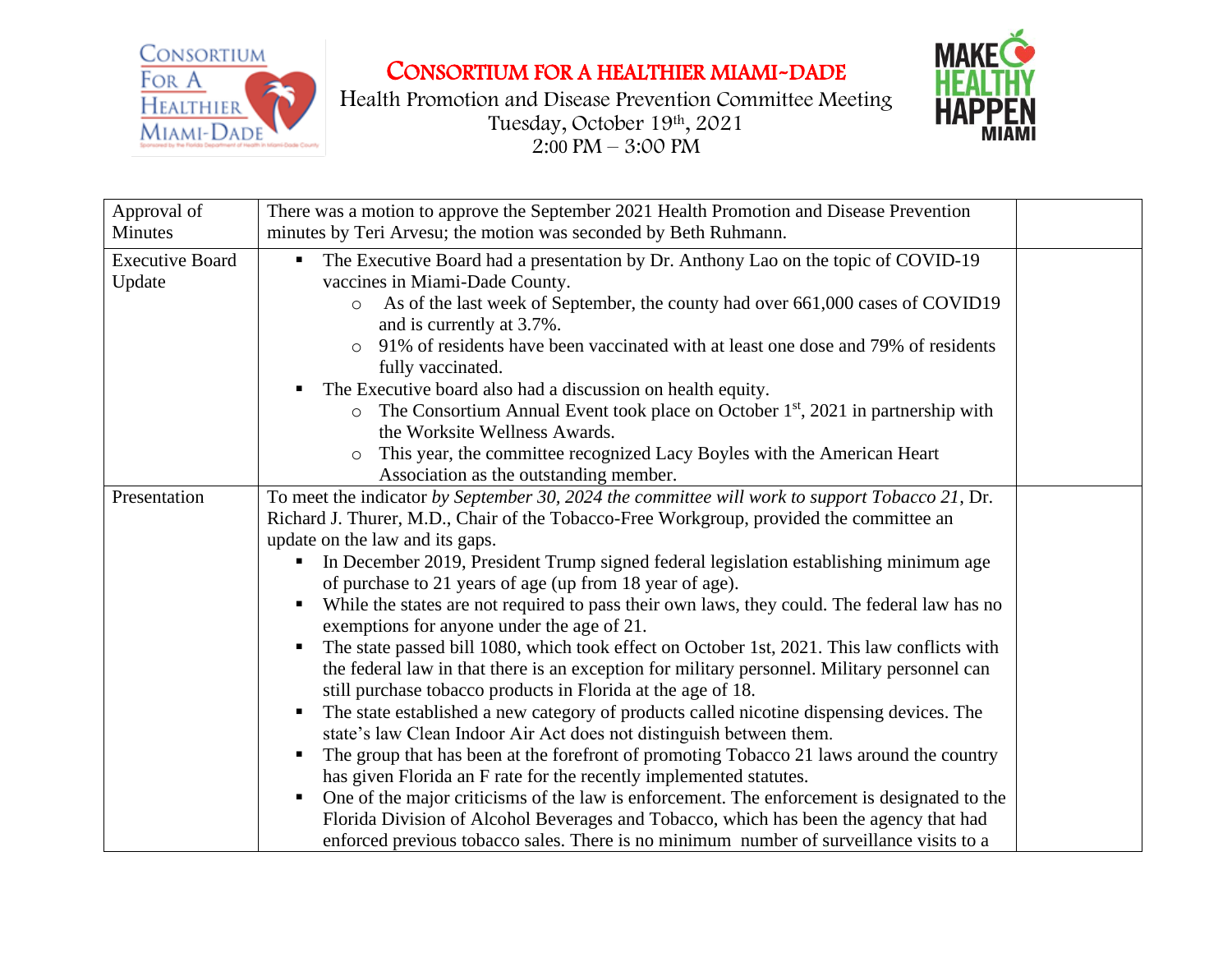



| tobacco retailer. The enforcement is very limited.<br>For example, Alachua county had their own Tobacco 21 ordinance passed before the state<br>$\blacksquare$<br>implemented its program. The information available indicates that 30% of the<br>establishments visited were not in compliance.<br>The only data statewide comes from a report the state files to the federal government. The<br>$\blacksquare$<br>last one on file shows approximately 130 enforcement actions throughout the whole state<br>in fiscal year 2021. The data is not very different from the prior few years. There have been<br>about 6 or 7 fines, most of which applied to the actual person doing the sales and not the<br>corporate owner of the establishment which is not best practice. This report filed by state<br>indicates specifically that there is a problem in resource allocation by the state towards<br>employment. |  |
|------------------------------------------------------------------------------------------------------------------------------------------------------------------------------------------------------------------------------------------------------------------------------------------------------------------------------------------------------------------------------------------------------------------------------------------------------------------------------------------------------------------------------------------------------------------------------------------------------------------------------------------------------------------------------------------------------------------------------------------------------------------------------------------------------------------------------------------------------------------------------------------------------------------------|--|
| The penalties are applied primarily to the individual purchasing the product and not the<br>corporate owner of the establishment. The penalties can be criminal and can escalate so<br>that the person can lose their license for a period. Tobacco retailers can be fined a<br>substantial amount of money but only if there are repeated offenses in a limited period (12)<br>weeks). For example, if a retailer has 5 offenses in a 12-week period then the penalty can<br>escalate. Still, the retailer would have to be visited 5 times during this period, which is<br>highly unlikely.                                                                                                                                                                                                                                                                                                                          |  |
| Additional items in the law indicate that tobacco retailers currently that currently have a<br>license to sell tobacco can sell other nicotine dispensing devices under their current license<br>however, they just must register. An establishment that doesn't currently have a tobacco<br>license must register and there is no fee to register. The fee for a tobacco license is \$50.00.<br>Best practice would suggest a fee of at least \$300, largely directed towards funding<br>enforcement.                                                                                                                                                                                                                                                                                                                                                                                                                 |  |
| The state prevents local municipalities from implementing regulations regarding tobacco<br>control. For example, a city or county cannot implement its own enforcement or licensing<br>scheme or require a fee for licensing.<br>Two bills have been filed, Senate Bill 224 and House Bill 105 which seem to be acceptable<br>in their current form regarding prohibiting smoking of tobacco products in parks and<br>beaches.                                                                                                                                                                                                                                                                                                                                                                                                                                                                                         |  |
| The FDA has approved one e-cigarette for use. The first one ever approved by a federal                                                                                                                                                                                                                                                                                                                                                                                                                                                                                                                                                                                                                                                                                                                                                                                                                                 |  |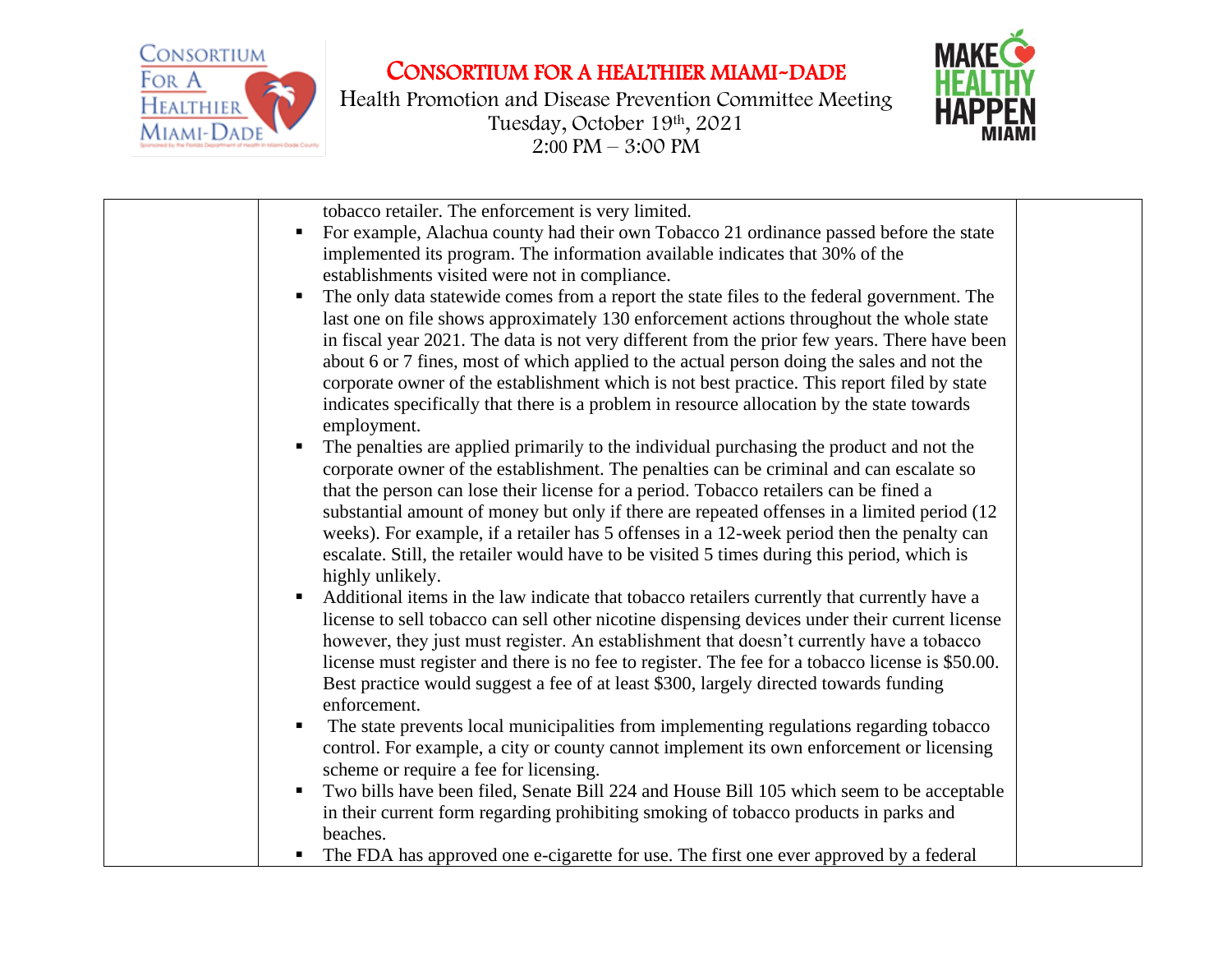



|            | agency. This caused concern among some of the tobacco control groups who were pushing<br>for abolishment of e-cigarettes altogether. The justification was that for some people this is<br>an effective smoking cessation device. What remains to be seen if underage use of the<br>devices can be enforced.<br>The committee can help support the work of the Tobacco Free Workgroup by staying<br>updated on the state legislature. Tobacco companies spend 8x more on advertising and<br>promoting products than the state spends on tobacco control.                                                                                                                                                                                                                                                                                                                                                                                 |
|------------|------------------------------------------------------------------------------------------------------------------------------------------------------------------------------------------------------------------------------------------------------------------------------------------------------------------------------------------------------------------------------------------------------------------------------------------------------------------------------------------------------------------------------------------------------------------------------------------------------------------------------------------------------------------------------------------------------------------------------------------------------------------------------------------------------------------------------------------------------------------------------------------------------------------------------------------|
| Work Plan  | The monthly committee meeting for Tuesday, December 21st, 2021 is canceled.                                                                                                                                                                                                                                                                                                                                                                                                                                                                                                                                                                                                                                                                                                                                                                                                                                                              |
| Discussion | By September 30, 2024 the committee will work to host an annual health fair for the<br>п<br>community.<br>$\circ$ The 2 <sup>nd</sup> Annual Bounty of Health Drive-Thru Food Distribution will take place on<br>Thursday, November 18 <sup>th</sup> , 2021 from 9am-12pm. This will be a 2-part event consisting<br>of a virtual educational component and a drive-thru food distribution. If you are<br>interested in participating as a vendor or as a presenter, please register at:<br>https://www.surveymonkey.com/r/2S83H38. For any questions, contact:<br>Melissa.Maytin@flhealth.gov.                                                                                                                                                                                                                                                                                                                                          |
|            | By September 30, 2024 the committee will work to complete a SWOT analysis annually.<br>ш<br>The Chair of the committee reviewed the results of the SWOT analysis which was<br>$\circ$<br>conducted during the September meeting.                                                                                                                                                                                                                                                                                                                                                                                                                                                                                                                                                                                                                                                                                                         |
|            | By September 30, 2024 the committee will work to create a curriculum/state of address to<br>п<br>elected officials.<br>Teri Arvesu (co-chair) suggests that this indicator could be a part of a larger<br>$\circ$<br>presentation, representing the entire Consortium, which could be shared with<br>commissioners at a local level and then the state. Also, the committee could choose an<br>initiative to work on that is representative of the committee, similar to the Restaurant<br>Initiative. The committee can also look at current legislation related to the committee.<br>Leyanee (chair) suggested the topic of food insecurity. An idea is to assess which items<br>that the community is lacking, including shortages due to COVID19. Once these areas<br>are identified the committee can create a policy to present to elected officials. Another<br>suggestion is to look at the price of groceries and availability. |